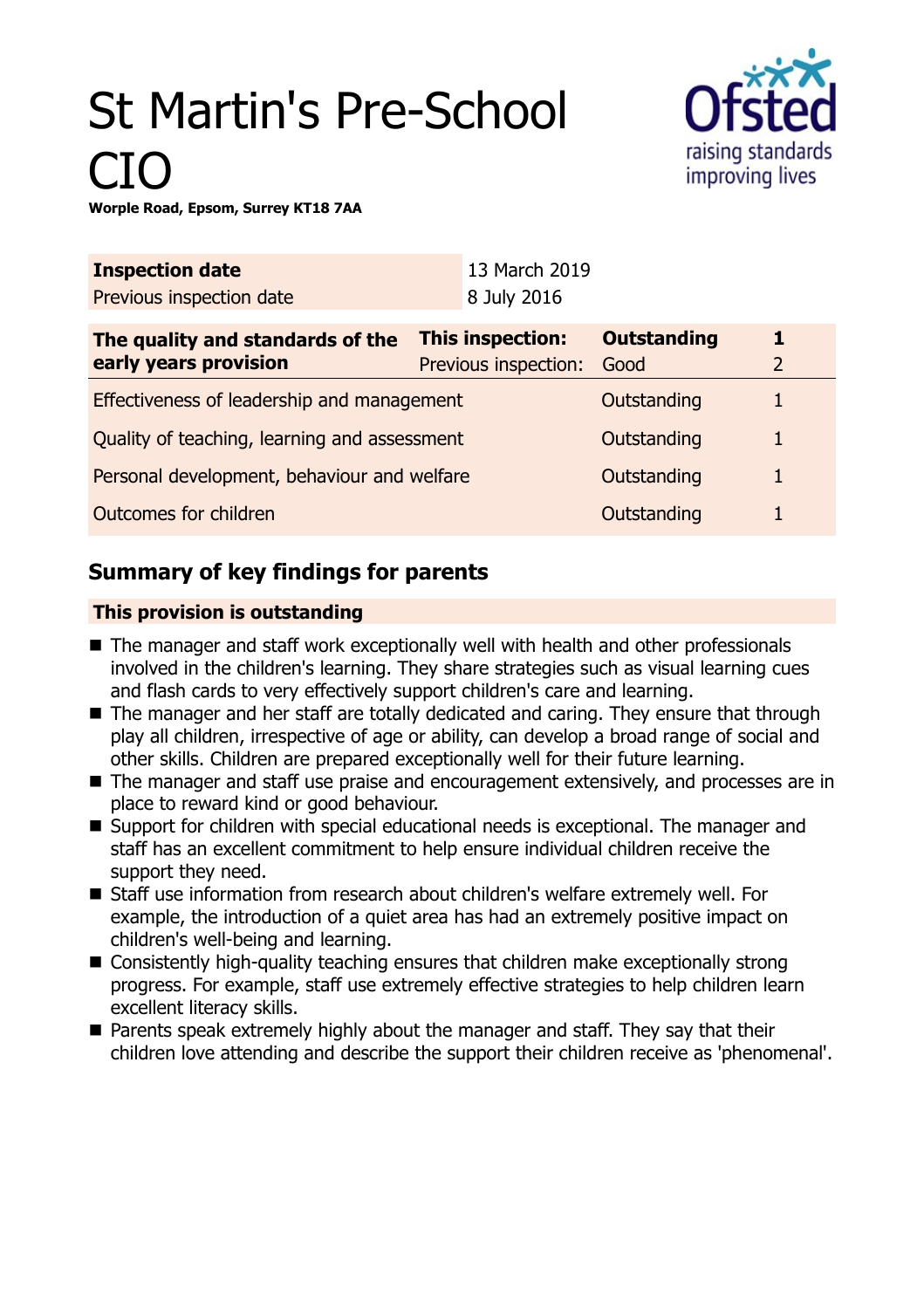## **What the setting needs to do to improve further**

## **To further improve the quality of the early years provision the provider should:**

 $\blacksquare$  enhance the already excellent partnerships with parents to help them extend their children's learning at home.

## **Inspection activities**

- The inspector observed the quality of teaching and children's activities, completed a joint observation with the manager and held discussions about children's progress and learning.
- The inspector held conversations with the manager, staff and children throughout the inspection.
- The inspector checked evidence of staff suitability checks and their qualifications, and sampled relevant policies and procedures.
- $\blacksquare$  The inspector took into account the views of the parents during the inspection.
- The inspector observed staff planning documentation and the children's assessment records.

#### **Inspector**

Susan Allen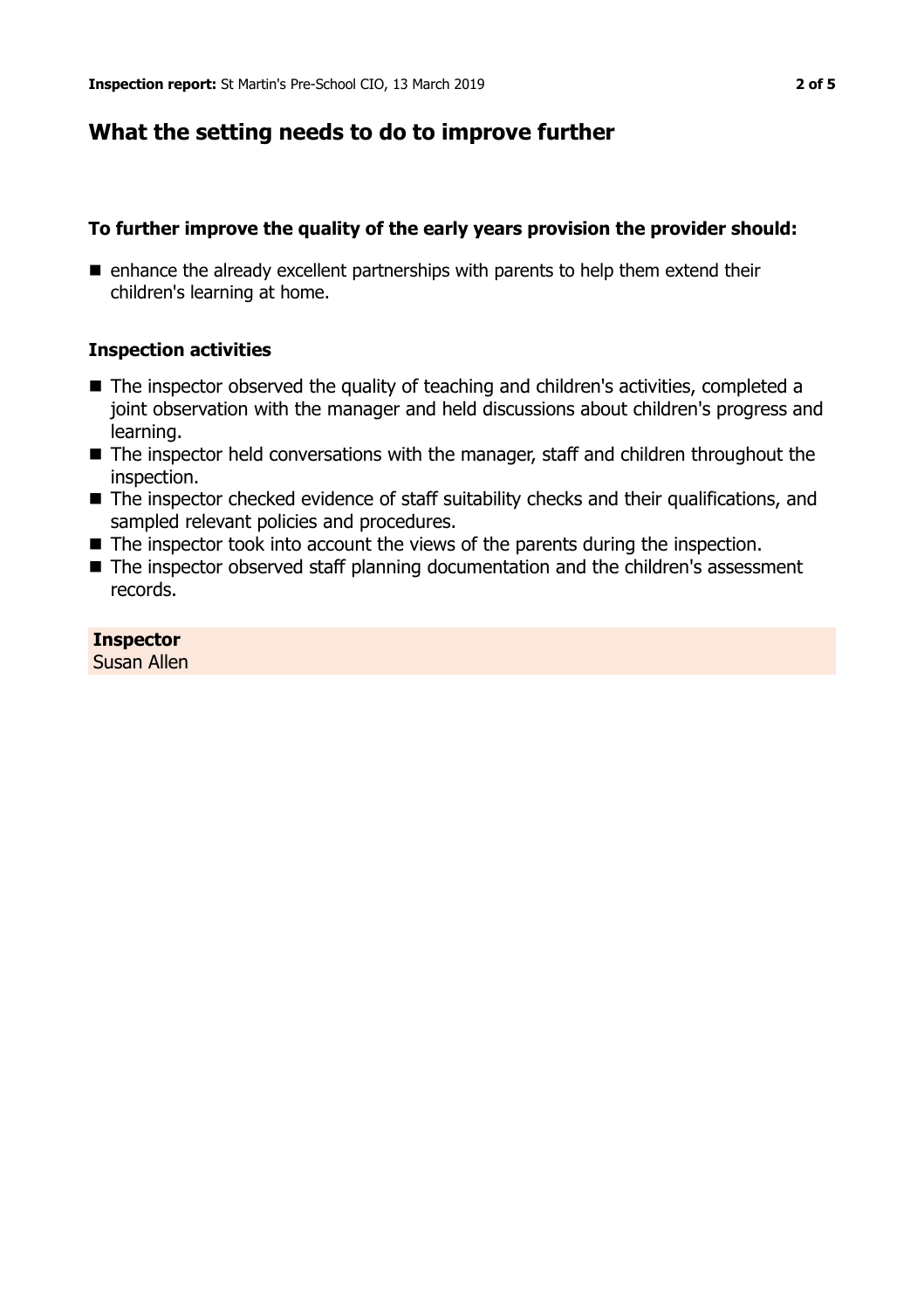## **Inspection findings**

## **Effectiveness of leadership and management is outstanding**

Safeguarding is effective. The manager and staff have extremely robust safeguarding procedures. Each member of staff demonstrates an excellent understanding of the processes in place and the procedures to follow if they have any concerns about children's welfare. The manager and staff meticulously maintain all records, documents, policies and procedures, and are updated regularly, which ensures they reflect current information. The manager is extremely effective in supporting staff and identifies any training needs to focus on developing their skills and knowledge. Since the last inspection, the manager has made highly effective use of all opportunities to encourage older children's independence to develop their learning. The manager plans to build on the already excellent partnerships with parents to help them extend their children's learning at home even further.

## **Quality of teaching, learning and assessment is outstanding**

Staff provide a highly impressive, welcoming and calm environment. They are highly skilled at supporting children's language development and introducing new words so that children's understanding is deepened further. For example, during a conversation, children learn the meaning of generosity. Children have excellent opportunities to learn about mathematical concepts. Older children learn to recognise numbers and quantities, and younger children learn to recognise shapes. The staff excellent observations help them to skilfully plan for children's learning and help children make very rapid progress. Staff are extremely effective in identifying the different ways in which children learn, and adapt activities expertly.

#### **Personal development, behaviour and welfare are outstanding**

Staff are exemplary role models and children's behaviour is excellent. Children show high levels of cooperation and respect. For example, they politely ask their friends if they can have a turn during shared games. Staff support children exceptionally well to manage risk. For instance, children are aware of the danger of using the large outdoor equipment, such as the climbing frame, when it is windy. They develop excellent problem-solving and thinking skills, as they identify the hazard and consider what needs to be done to keep themselves safe. Staff have an exceptional understanding of equality, and teach children about other cultures and discuss similarities and differences.

## **Outcomes for children are outstanding**

All children make excellent progress from their starting points. This includes children who receive additional funding. Children are developing highly impressive attitudes, skills and dispositions needed for their next steps in learning and their eventual move to school. Children enjoy exploring and investigating the extensive outdoor environment. An abundance of daily games and activities help them to develop their physical skills and enjoy being in the fresh air. Children have excellent opportunities to learn about nature through opportunities to see how chicks grow in an incubator. Children use their imaginations extremely well as they explore the resources in the room. For example, they use their senses to explore different music, such as the bagpipes, and confidently use information technology to support their learning.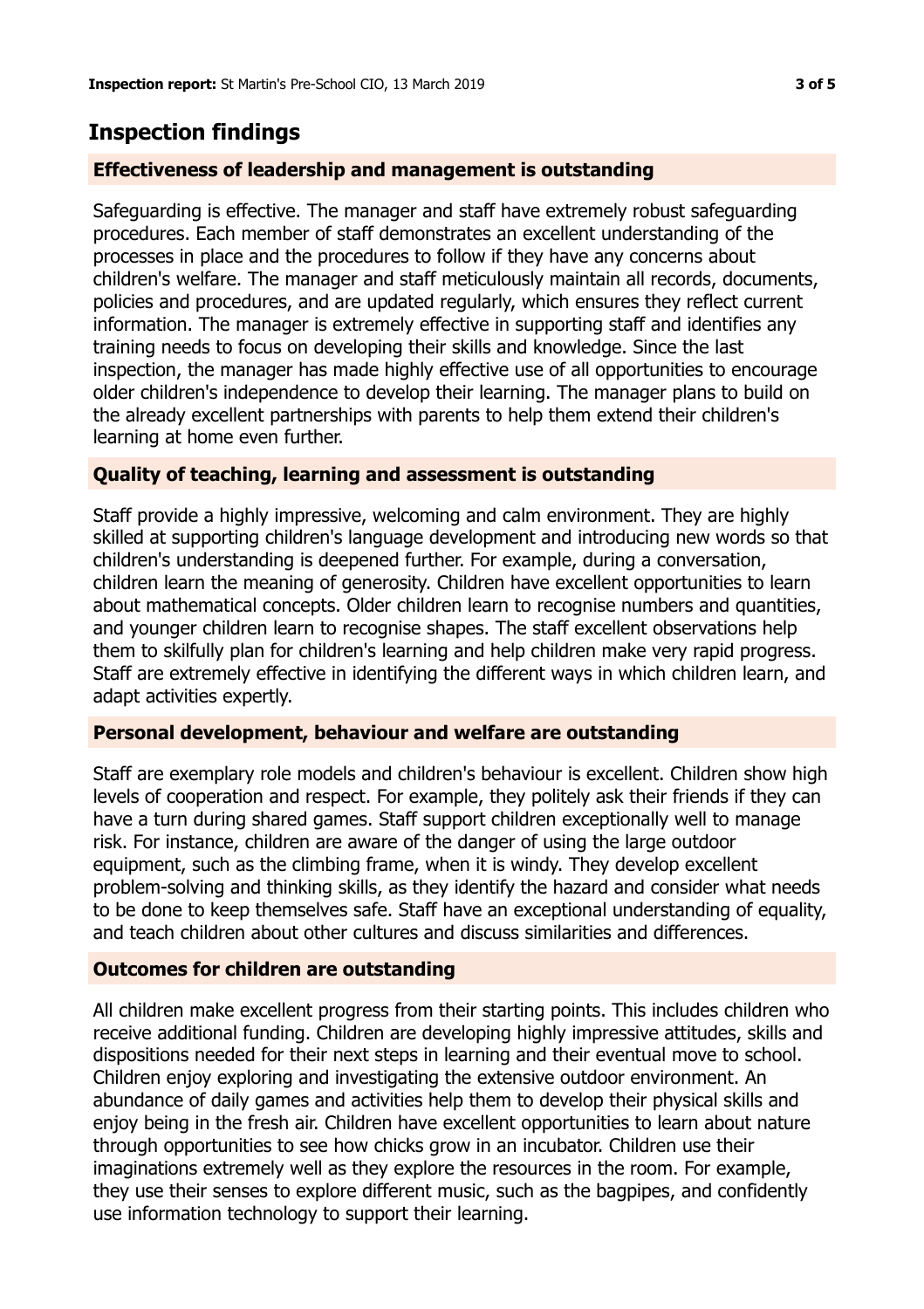## **Setting details**

| Unique reference number                             | EY478347                           |  |
|-----------------------------------------------------|------------------------------------|--|
| <b>Local authority</b>                              | Surrey                             |  |
| <b>Inspection number</b>                            | 10076034                           |  |
| <b>Type of provision</b>                            | Childcare on non-domestic premises |  |
| <b>Registers</b>                                    | Early Years Register               |  |
| Day care type                                       | Sessional day care                 |  |
| Age range of children                               | $2 - 4$                            |  |
| <b>Total number of places</b>                       | 32                                 |  |
| Number of children on roll                          | 62                                 |  |
| Name of registered person                           | St Martin's Pre-School CIO         |  |
| <b>Registered person unique</b><br>reference number | RP533746                           |  |
| Date of previous inspection                         | 8 July 2016                        |  |
| <b>Telephone number</b>                             | 0779 355 4340                      |  |

St Martin's Pre-School CIO re-registered in 2014. It is situated in St Martin's School, Epsom, Surrey. The pre-school is open term time only from 8.45am to 11.45am and 12.30pm to 3pm. There is a lunch club from 11.45am to 12.20pm. The pre-school receives funding to provide early education for children age two, three and four years. There are 13 staff working with the children. Of these, 11 hold appropriate childcare qualifications at level 3 or above. This includes the manager who holds a qualification at level 7 and also an EYTS and two staff who have qualified teacher status.

This inspection was carried out by Ofsted under sections 49 and 50 of the Childcare Act 2006 on the quality and standards of provision that is registered on the Early Years Register. The registered person must ensure that this provision complies with the statutory framework for children's learning, development and care, known as the early years foundation stage.

Any complaints about the inspection or the report should be made following the procedures set out in the guidance Complaints procedure: raising concerns and making complaints about Ofsted, which is available from Ofsted's website: www.ofsted.gov.uk. If you would like Ofsted to send you a copy of the guidance, please telephone 0300 123 4234, or email [enquiries@ofsted.gov.uk.](mailto:enquiries@ofsted.gov.uk)